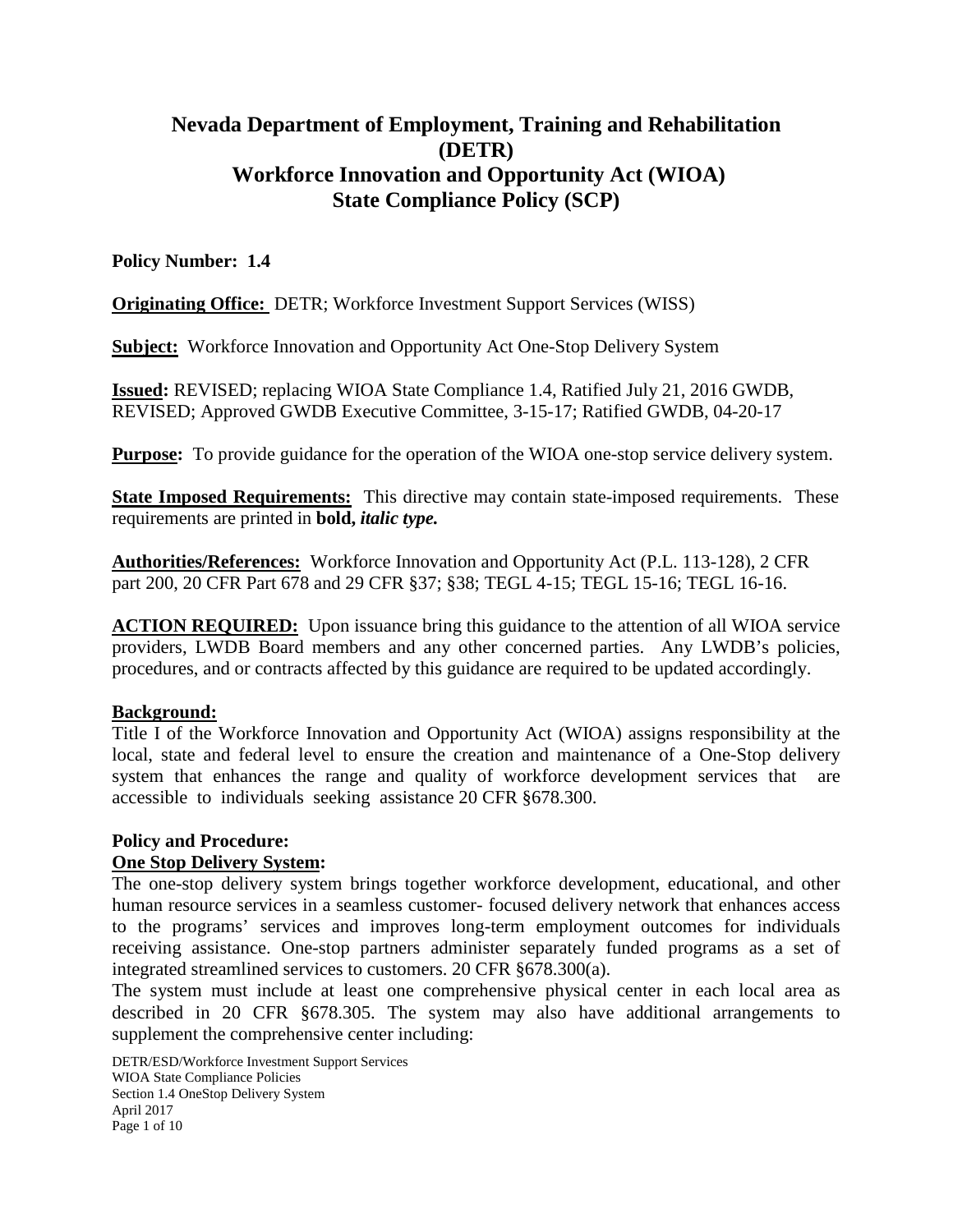- An affiliated site or a network of affiliated sites where one or more partners make programs, services, and activities available as described in 20 CFR §678.310. A physical location is one that provides access to the programs, services, and activities of all required partners. Providing services through "direct linkage" as defined in 20 CFR §305(d) is an allowable form of access to services. All affiliated sites must be physically and programmatically accessible to individuals with disabilities, as described in 29 CFR part 38. Administrative requirements for affiliated sites are further described in State Compliance Policy 1.20.
- A network of eligible one-stop partners, as described in 20 CFR §678.400 through §678.410 through which each partner provides one or more of the programs, services, and activities that are linked, physically or technologically, to an affiliated site or access point that assures customers are provided information on the availability of career services, as well as other program services and activities, regardless of where they initially enter the public workforce system in the local area; and,
- Specialized centers that address specific needs, including those of dislocated workers, youth, or key industry sectors or clusters.

Required one-stop partner programs must provide access to programs, services, and activities through electronic means, if applicable and practical. This is in addition to providing access to services through the mandatory comprehensive physical one-stop center and any affiliated sites or specialized centers. The provision of programs and services by electronic methods such as web sites, telephones, or other means must improve the efficiency, coordination and quality of one-stop partner services. Electronic delivery must not replace access to such services at a comprehensive one-stop center or be a substitute to making services available at an affiliated site if the partner is participating in an affiliated site. Electronic delivery systems must be in compliance with the nondiscrimination and equal opportunity provisions of WIOA in sec. 188, and it's implementing regulations in 29 CFR parts 38.

The design of the local area's one-stop system must be described in the Memorandum of Understanding (MOU) executed by the one-stop partners as described in 20 CFR §678.500.

## **Comprehensive One-Stop Center:**

A comprehensive one-stop center is a physical location where jobseeker and employer customers can access the programs, services and activities of all required one-stop partners. A comprehensive one- stop center must have at least one WIOA Title I staff person physically present.

The comprehensive one-stop center must provide:

- Career services described in 20 CFR §678.430;
- Access to training services described in 20 CFR §680.200;
- Access to any employment and training activities carried out under sec. 134(d) of WIOA;
- Access to programs and activities carried out by one-stop partners listed in 20 CFR §678.400 through §678.410, including Wagner-Peyser employment services and,
- Workforce and labor market information.

DETR/ESD/Workforce Investment Support Services WIOA State Compliance Policies Section 1.4 OneStop Delivery System April 2017 Page 2 of 10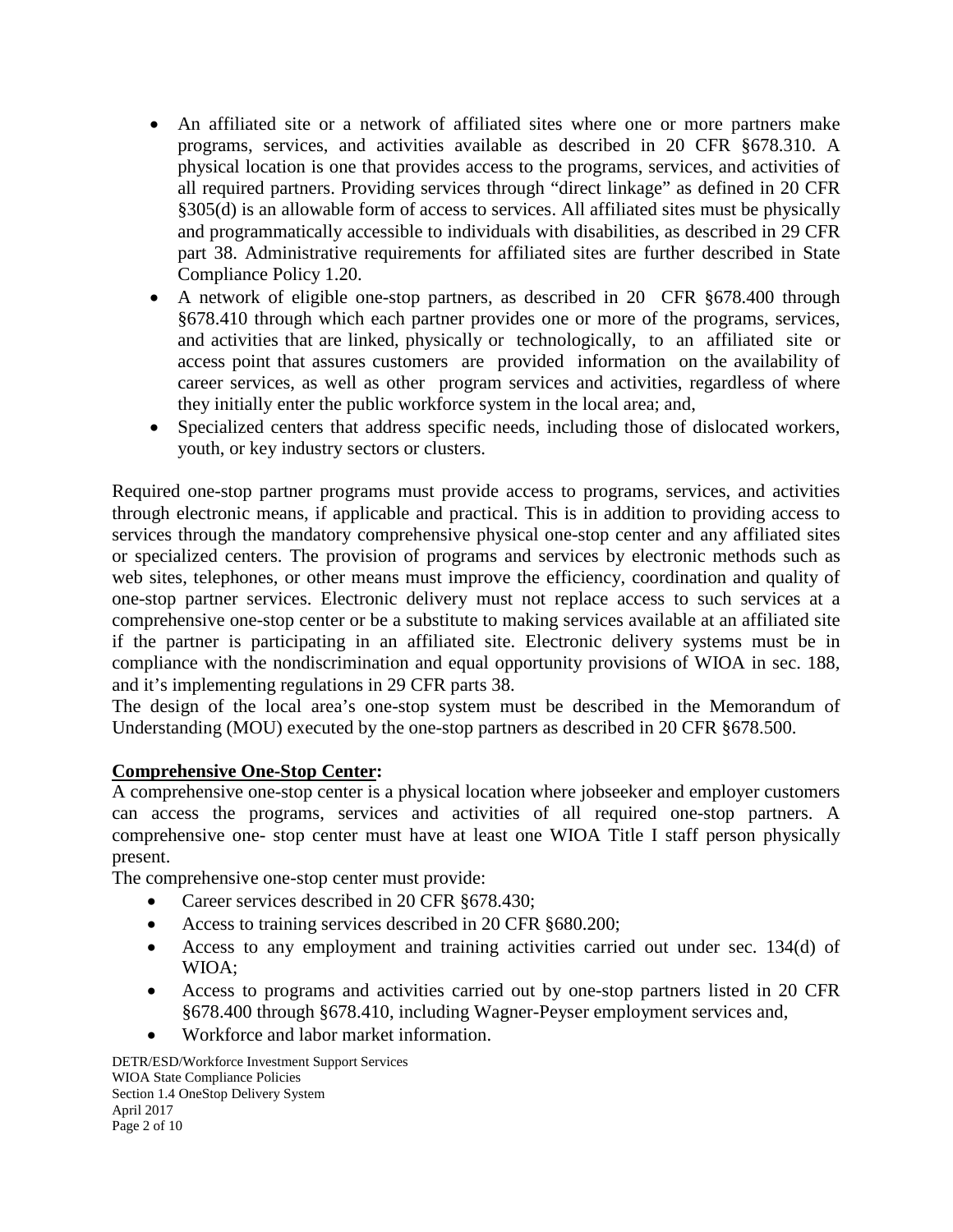Customers must have access to these programs, services, and activities during regular business days at a comprehensive one-stop center. The local workforce development board may establish other service hours, at other times, to accommodate the schedules of individuals who work on regular business days. The state workforce development board will evaluate the hours of access to service as part of the evaluation of effectiveness in the one-stop certification process described in 20 CFR §678.800(b).

"Access" to programs and services means having either: program staff physically present at the location; having partner program staff physically present at the one-stop appropriately trained to provide information to customers about the programs, services, and activities available through partner programs; or, providing direct linkage through technology to program staff who can provide meaningful information or services.

- A "direct linkage" means providing direct connection at the one- stop, within a reasonable time, by phone or through real-time, web- based communication to a program staff member who can provide program information or services to the customer.
- A "direct linkage" does not include providing a phone number or computer website that can be used at an individual's home; providing information, pamphlets, or materials; or, making arrangements for the customer to receive services at a later time or on a different day.

All comprehensive one-stops must be physically and programmatically accessible to individuals with disabilities, as described in 29 CFR part 38.

Required one-stop partners (20 CFR §678.400) include:

- Programs authorized under Title I of WIOA, including: Adult, Dislocated Worker, Youth, Job Corps, YouthBuild, Native American programs, and Migrant and Seasonal Farmworker programs;
- Employment services authorized under the Wagner-Peyser Act (29 CFR 49 et. seq.), as amended by WIOA title III;
- Adult Education and Family Literacy Act (AEFLA) activities authorized under Title II of WIOA;
- The Vocational Rehabilitation program authorized under Title I of the Rehabilitation Act of 1973 (29 U.S.C. 720 et. seq.) as amended by WIOA title IV;
- The Senior Community Service Employment program authorized under title V of the Older Americans Act of 1965 (42 U.S.C. 3056 et. seq.);
- Career and technical education programs at the postsecondary level authorized under the Carl D. Perkins Career and Technical Education Act of 2006 (20 U.S.C. 2301 et. seq.);
- Trade Adjustment Assistance activities authorized under chapter 2 of Title II of the Trade Act of 1974 (19 U.S.C. 2271 et. seq.);
- Jobs for Veterans State Grants program authorized under chapter 41 of Title 38 U.S.C.;
- Employment and training activities carried out under the Community Services Block Grant (42 U.S.C. 9901 et. seq.);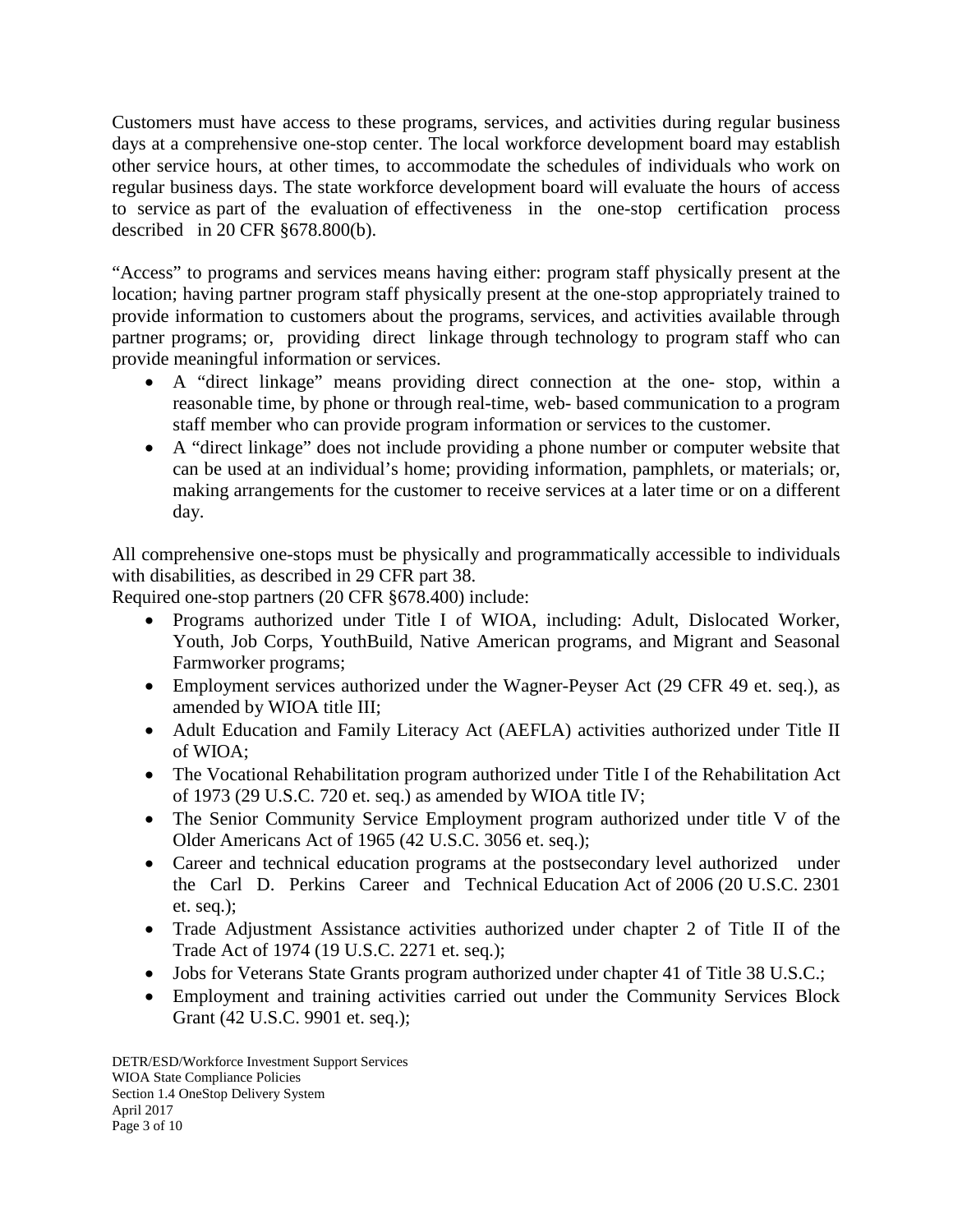- Employment and training activities carried out by the Department of Housing and Urban Development;
- Programs authorized under state unemployment compensation laws (in accordance with applicable federal law);
- Programs authorized under sec. 212 of the Second Chance Act of 2007 (42 U.S.C. 17532); and,
- Temporary Assistance for Needy Families (TANF) authorized under part A of Title IV of the Social Security Act (42 U.S.C. et. seq.), unless exempted by the Governor. The Governor may determine that TANF will not be a required partner in the state, or within some specific local areas in the state. In this instance, the Governor must notify the Secretaries of the U.S. Departments of Labor and Health and Human Services in writing of this determination 20 CFR §678.405(b).

Additional partners that carry out a workforce development program, including federal, state or local programs and programs in the private sector may serve as part of the one-stop system if the local workforce development board(s) and chief elected official(s) approve the entity's participation (20 CFR §678.410). Additional partners may include, but are not limited to:

- Employment and training programs administered by the Social Security Administration, including the Ticket To Work and Self- Sufficiency programs established under sec. 1148 of the Social Security Act (42 U.S.C. 1320b-19);
- Employment and training programs carried out by the Small Business Administration.
- Supplemental Nutrition Assistance Program (SNAP) employment and training programs authorized under secs.  $6(d)(4)$  and  $6(0)$  of the Food and Nutrition Act of 2008 (7 U.S.C.  $2015$  (d)(4);
- Client Assistance Program authorized under sec. 112 of the Rehabilitation Act of 1973 (29 U.S.C. 732);
- Programs authorized under the National and Community Service Act of 1990 (42 U.S.C. 12501 et. seq.); and,
- Other appropriate federal, state or local programs, including employment, education and training programs provided by public libraries or in the private sector.

# **Key Elements of the Memorandum of Understanding (MOU) for the One-Stop Delivery System:**

The MOU is the product of local discussion and negotiation. The Local WDB, with the agreement of the CEO, develops and enters into a signed MOU with the one-stop partners, as described above. MOUs must, at a minimum, describe the services to be provided and contain agreement on funding the costs of services and the operating costs of the system, as well as several other elements outlined in section 121(c) of WIOA and 20 CFR 678.500, 34 CFR 361.500, and 34 CFR 463.500. The MOU must include the following:

• Services – The MOU must include a description of the services provided through the American Job Center network, which includes: the method or means of providing partner access to those services; the frequency of program staff's physical presence in an affiliated site, and how specialized one-stop centers, as needed, will be implemented. The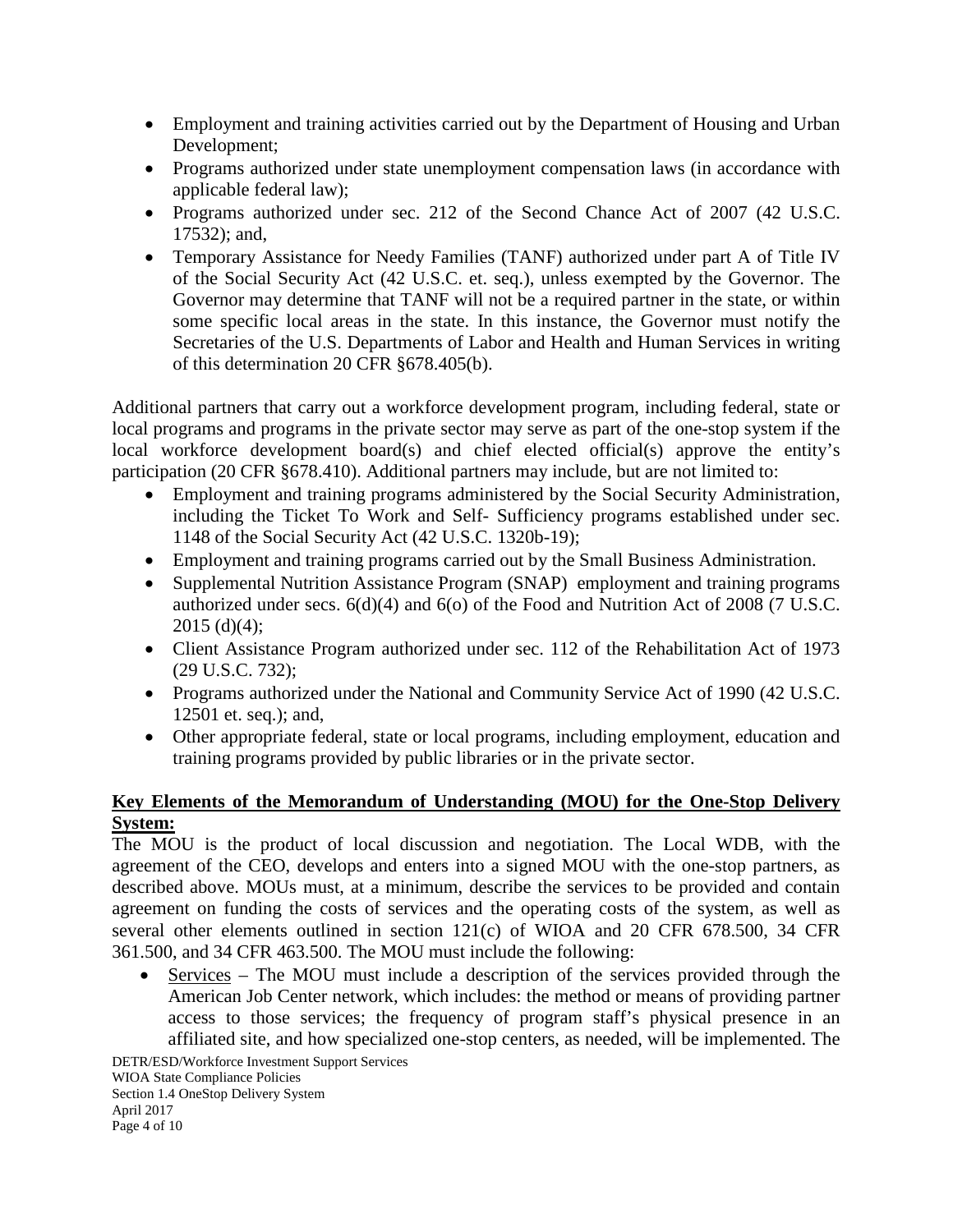MOU also must include a description of the coordinated delivery of services in the system and methods for referring individuals between the one-stop operators and partners for appropriate services and activities.

• One-Stop Operating Budget – The one-stop operating budget is the financial plan that the one-stop partners, and Local WDB agree will be used to achieve the MOU's goals of delivering services in a local area. The MOU must contain, among other things, provisions describing how the costs of services provided by the one-stop system (including career services and other shared services) and the operating costs of such system will be funded, including the infrastructure costs for the one-stop system (WIOA sec.  $121(c)(2)(A)$ ). The one-stop operating budget may be considered the master budget that contains a set of individual budgets or components that consist of two types of costs that are specifically outlined in the statute: infrastructure costs, defined in WIOA sec. 121(h)(4); and additional costs, which consist of shared operating costs and shared services that are related to the operation of the one-stop delivery system (but do not constitute infrastructure costs), described in WIOA sec. 121(i).

The information required to be included in the infrastructure funding agreement (IFA) is found in 20 CFR 678.755, 34 CFR 361.755, and 34 CFR 463.755; and the information required for an interim IFA is described in 20 CFR 678.715(c), 34 CFR 361.715(c), and 34 CFR 463.715(c). The Departments will soon issue joint guidance providing more detailed information on one-stop operating costs.

- Access The MOU must include methods to ensure the needs of workers, youth, and individuals with barriers to employment, including individuals with disabilities, are addressed in providing access to services, including access to technology and materials available through the one-stop system.
- Referral The MOU must include methods for referral to appropriate services and activities between one-stop operators and partner programs.
- Duration The MOU must include provisions specifying its duration and the procedures for amending it. The MOU must contain assurances that it will be reviewed and, if substantial changes have occurred, be renewed. The MOU must be renewed not less than once every three years.
- Other Contributors The MOU must also include contributions made to the one-stop system through other avenues, such as donations made by a non-partner entity (e.g., a local business donating computers for a learning lab). Third-party in-kind contributions made to supplement the operation of the American Job Center must also be documented.
- Modification process The MOU must include a description of the process for amending it. (See section C. below).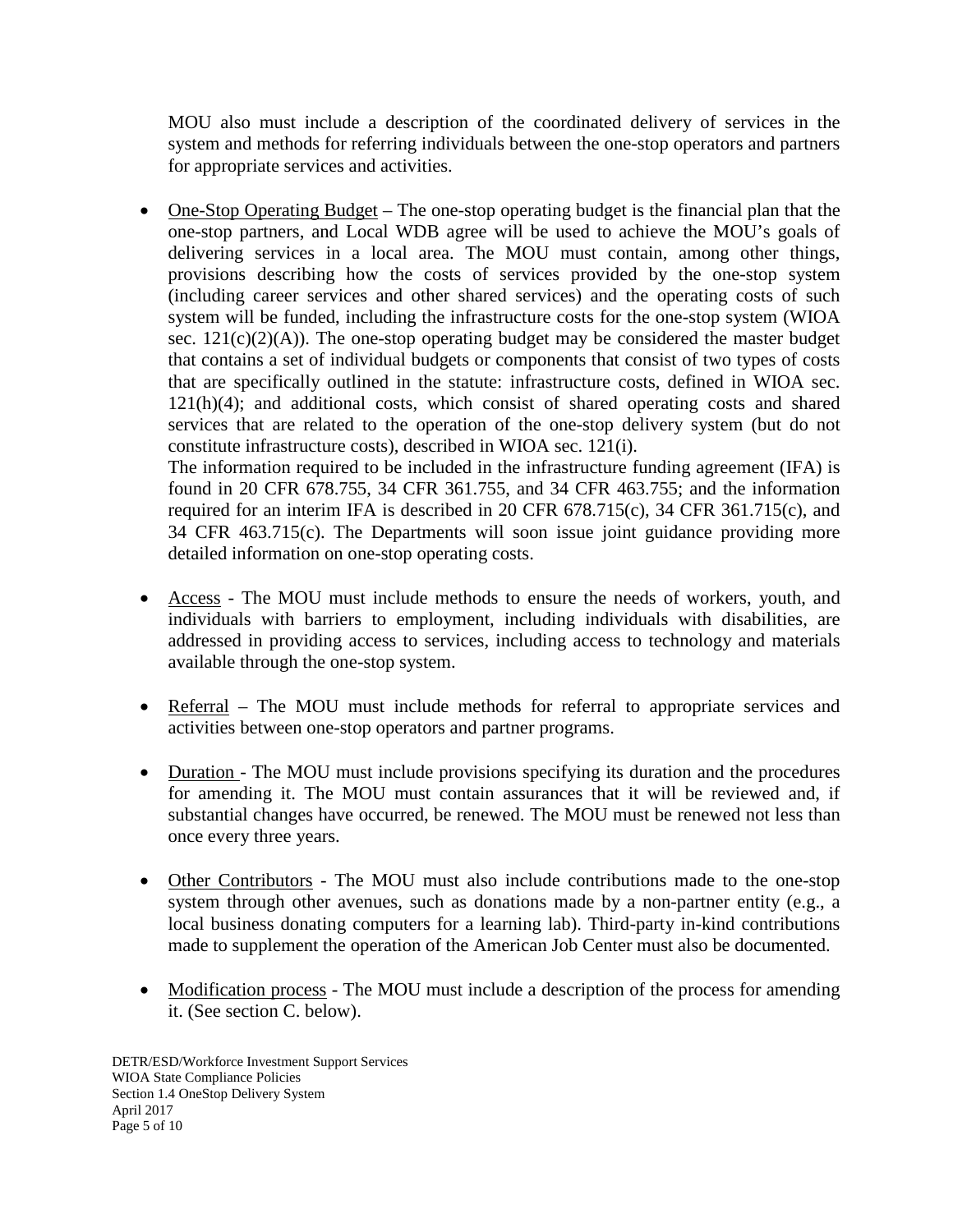- Signatories The MOU must contain signatures of the CEO, Local WDB director, and authorized representatives of each partner program.
- Appeals If a one-stop partner's appeal to the State regarding infrastructure costs, results in a change to the one-stop partner's infrastructure cost contributions, the MOU must be updated to reflect the final one-stop partner infrastructure cost contributions.

#### **NOTE:** *One-stop partner may appeal an infrastructure funding plan in writing, per established policy, to the Governor's Workforce Development Board whose decision is final.*

## **One-Stop Operators:**

One-stop operators may be a single entity (public, private or non- profit) or a consortium of entities (20 CFR §678.600). If the consortium of entities is one of the one-stop partners, it must include a minimum of three of the one-stop partners as described in 20 CFR §678.400.

In consultation and collaboration with core partners and the State of Nevada workforce development board (GWDB), the LWDBs will issue, in a full and open competitive process, a Request for Proposals (RFP) as required by WIOA Sec. 121(d)(2)(A), at least every four years. The mandatory elements are as follows:

1. An applicant's proposal must provide a cost containment plan that delineates a process for controlling the operational expenses and defines program goals within pre-planned budgetary constraints.

**NOTE:** *The LWDB will be responsible for ensuring a cap of 75% of the full time employee (FTE) infrastructure costs in the highest cost JobConnect office within the county of where the One-Stop resides. These costs are to be identified in the table below. If a LWDB cannot for any reason meet the 75% cap as outlined, the LWDB may apply to the GWDB for a waiver of this cap. Within this waiver request, a justification must be provided as to what factors are causing the LWDB to exceed the cap. Any equipment or materials provided directly from a State of Nevada department or division for use within the OneStop, would be considered an offset to overall OneStop costs charged to that State of Nevada department or division.*

DETR/ESD/Workforce Investment Support Services WIOA State Compliance Policies Section 1.4 OneStop Delivery System April 2017 Page 6 of 10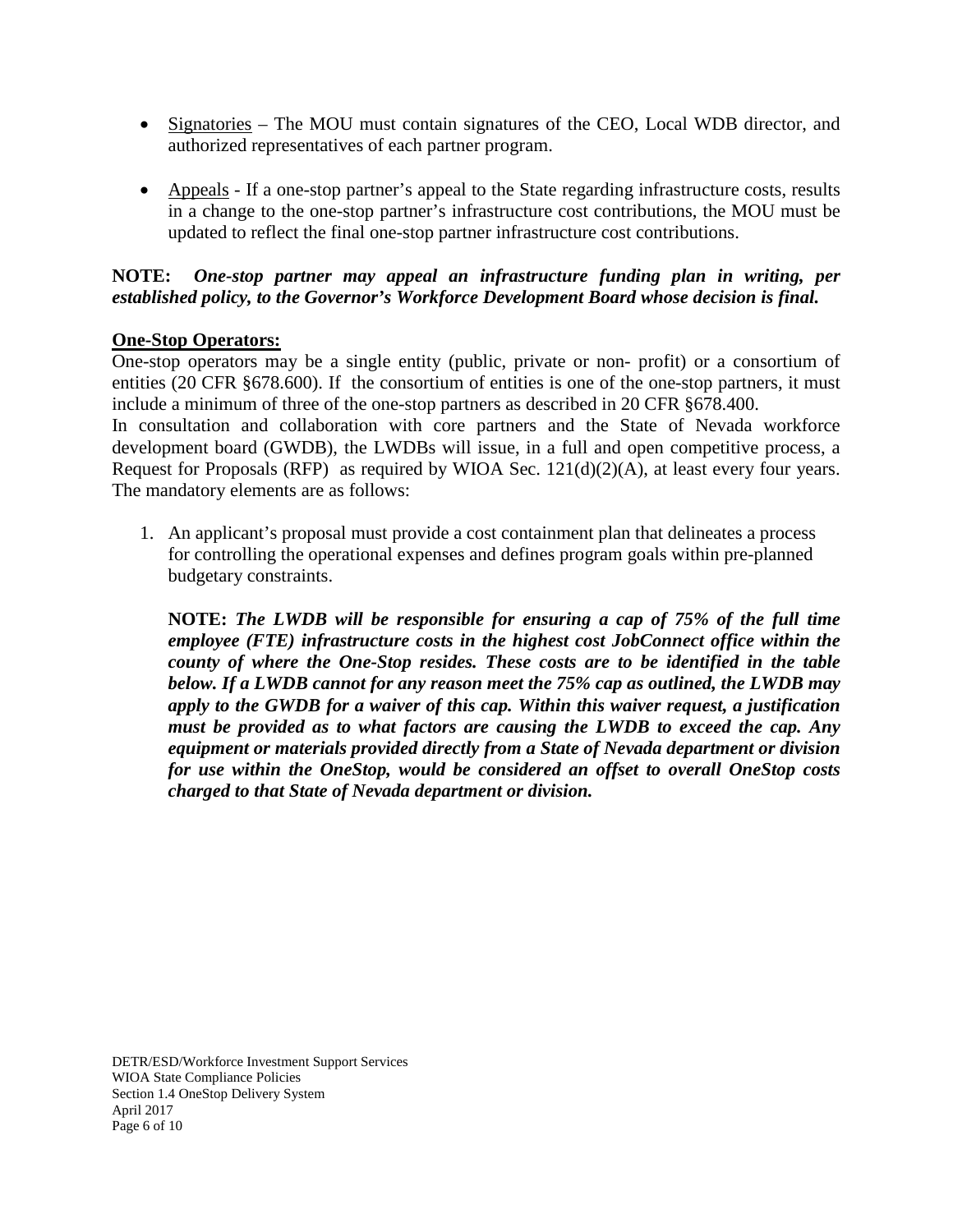| <b>Cost Item</b>                                                 | <b>Allocation Base</b><br>(List the method used to allocate<br>costs amongst partners: see<br>suggestions below) | <b>Highest</b><br><b>Office Cost</b><br>(by FTE) | <b>75% Cost</b><br>(By FTE) |
|------------------------------------------------------------------|------------------------------------------------------------------------------------------------------------------|--------------------------------------------------|-----------------------------|
| Assistive Technology for Individuals with<br><b>Disabilities</b> | <b>Customers Served</b>                                                                                          |                                                  |                             |
| Postage and Freight                                              | <b>Customers Served</b>                                                                                          |                                                  |                             |
| Printing                                                         | <b>Customers Served</b>                                                                                          |                                                  |                             |
| Outreach                                                         | <b>Customers Served</b>                                                                                          |                                                  |                             |
| Telephone Lines - Office Areas                                   | Number of Telephone Lines                                                                                        |                                                  |                             |
| <b>Equipment Repairs / Maintenance</b>                           | <b>FTE</b>                                                                                                       |                                                  |                             |
| Purchase of new Equipment                                        | <b>FTE</b>                                                                                                       |                                                  |                             |
| Internet Connections - Common /<br><b>Shared Areas</b>           | <b>Customers Served</b>                                                                                          |                                                  |                             |
| <b>Office Supplies</b>                                           | <b>FTE</b>                                                                                                       |                                                  |                             |
| Telephone Lines - Common / Shared<br>Areas                       | <b>Customers Served</b>                                                                                          |                                                  |                             |
| <b>Internet Connections - Office Areas</b>                       | <b>Number of Internet Connections</b>                                                                            |                                                  |                             |
| <b>Insurance</b>                                                 | <b>Square Footage</b>                                                                                            |                                                  |                             |
| Lease                                                            | <b>Square Footage</b>                                                                                            |                                                  |                             |
| <b>Legal Notices</b>                                             | <b>Customers Served</b>                                                                                          |                                                  |                             |
| Signage                                                          | <b>Customers Served</b>                                                                                          |                                                  |                             |
| Electricity                                                      | <b>Customers Served</b>                                                                                          |                                                  |                             |
| <b>Janitorial Services</b>                                       | <b>Customers Served</b>                                                                                          |                                                  |                             |
| Landscaping/Grounds keeping                                      | <b>Customers Served</b>                                                                                          |                                                  |                             |
| <b>Pest Control</b>                                              | <b>Customers Served</b>                                                                                          |                                                  |                             |
| <b>Trash</b>                                                     | <b>Customers Served</b>                                                                                          |                                                  |                             |
| Water                                                            | <b>Square Footage</b>                                                                                            |                                                  |                             |
|                                                                  | <b>Total Costs per FTE</b>                                                                                       |                                                  |                             |

- 2. The LWDB will need to determine, and have written documentation, as to the selection process for the OneStop Operators, including the method(s) used. Once the proposals are received, the LWDB will employ, per policy, the determined method. Available methods include:
	- **Selection Committee** comprised of four core WIOA partners and include other select committee members determined by the LWDB- who, by a competitive process, review, evaluate and score the proposals in determining the ranking of the applicants and report to and Chief Elected Officials(s), who will designate or certify OneStop Operators.

DETR/ESD/Workforce Investment Support Services WIOA State Compliance Policies Section 1.4 OneStop Delivery System April 2017 Page 7 of 10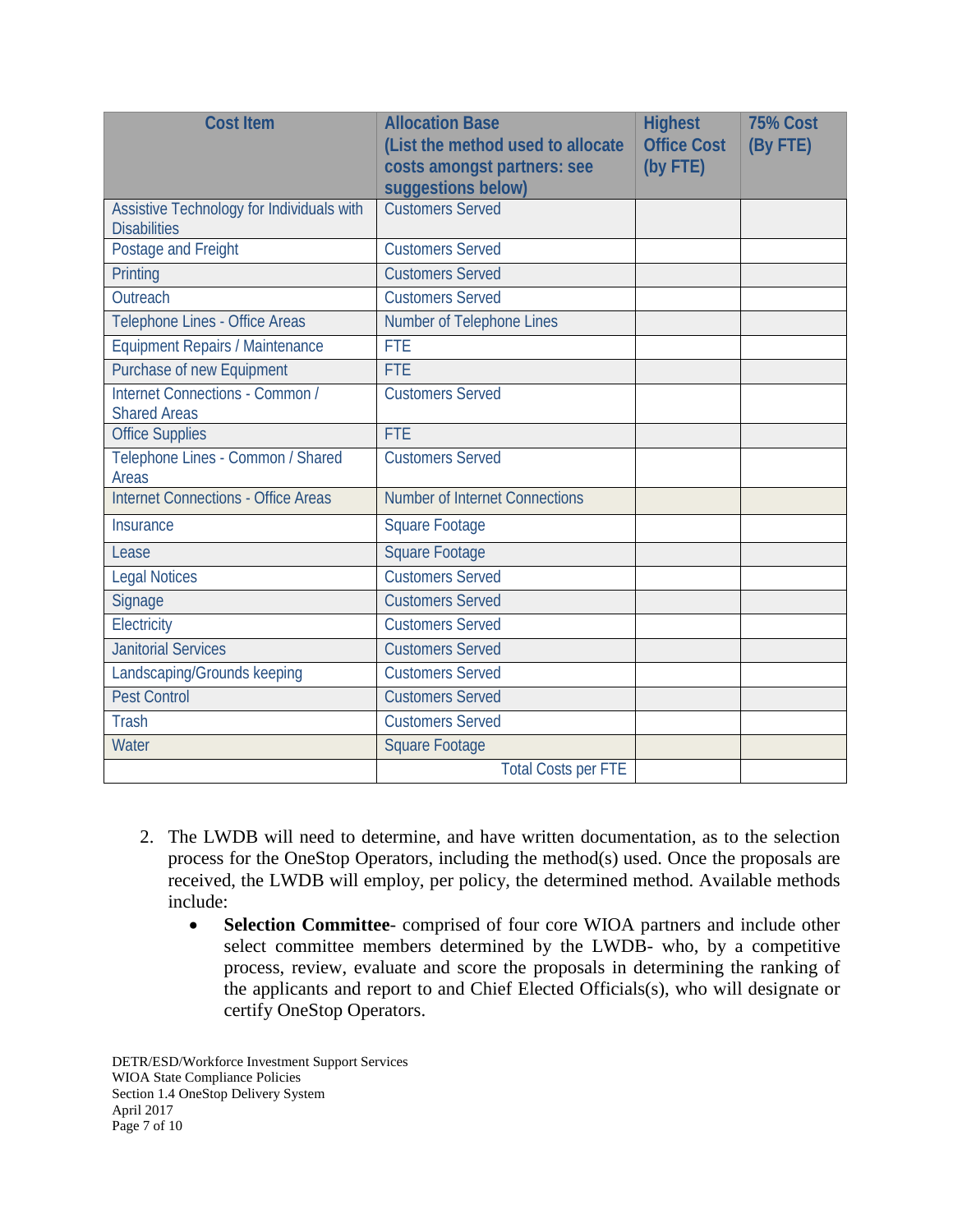- **Third Party Selection Committee-who, by a competitive process, review,** evaluate and score the proposals in determining the ranking of the applicants and report to the LWDB with the agreement of the Chief Elected Official(s), who will designate or certify OneStop Operators.
- **A Combination Approach**-of the above where the LWDB, with the agreement of the Chief Elected Official(s), who will designate or certify OneStop Operators.

NOTE: WIOA regulations at 20 CFR 678.605(d) require the entities conducting the competition to prepare written documentation explaining the determination concerning the nature of the competitive process to be followed in selecting the one-stop operator. As explained in guidance, documentation is required for all steps in the competition process. Documentation is key for ensuring transparency in the competition process.

The LWDB, with the agreement of Chief Elected Official(s), are authorized to terminate for cause, the eligibility of OneStop operators. (WIOA Sec. 121(d))

3. The procurement process will follow Nevada's State Purchasing guidelines to insure transparency.

The one-stop operator may operate one or more one-stop centers. There may be more than one, one-stop operator in a local area.

The types of entities that may be a one-stop operator include:

- 1. Government agencies or governmental units, such as: Local or county governments, school districts, State agencies, and Federal WIOA partners;
- 2. Employment Service State agencies under the Wagner-Peyser Act, as amended by title III of WIOA;
- 3. Indian Tribes, tribal organizations, Alaska Native entities, Indian-controlled organizations serving Indians, or Native Hawaiian organizations (collectively referred to herein as "Indian Tribes");
- 4. Educational institutions, such as: institutions of higher education, nontraditional public secondary schools such as night schools, and area career and technical education schools (however, elementary and other secondary schools are not eligible to become a one-stop operator);
- 5. Community-based organizations, nonprofit entities, or workforce intermediaries;
- 6. Other interested organizations that are capable of carrying out the duties of the one-stop operator, such as a local chamber of commerce, other business organization, or labor organization;
- 7. Private for-profit entities;
- 8. Local WDBs, if approved by the Chief Elected Official (CEO) and the Governor as required in WIOA sec.  $107(g)(2)$ .

**NOTE:** Elementary and secondary schools are not eligible as one-stop operators except for nontraditional public secondary schools such as night and adult schools, or technical education schools.

DETR/ESD/Workforce Investment Support Services WIOA State Compliance Policies Section 1.4 OneStop Delivery System April 2017 Page 8 of 10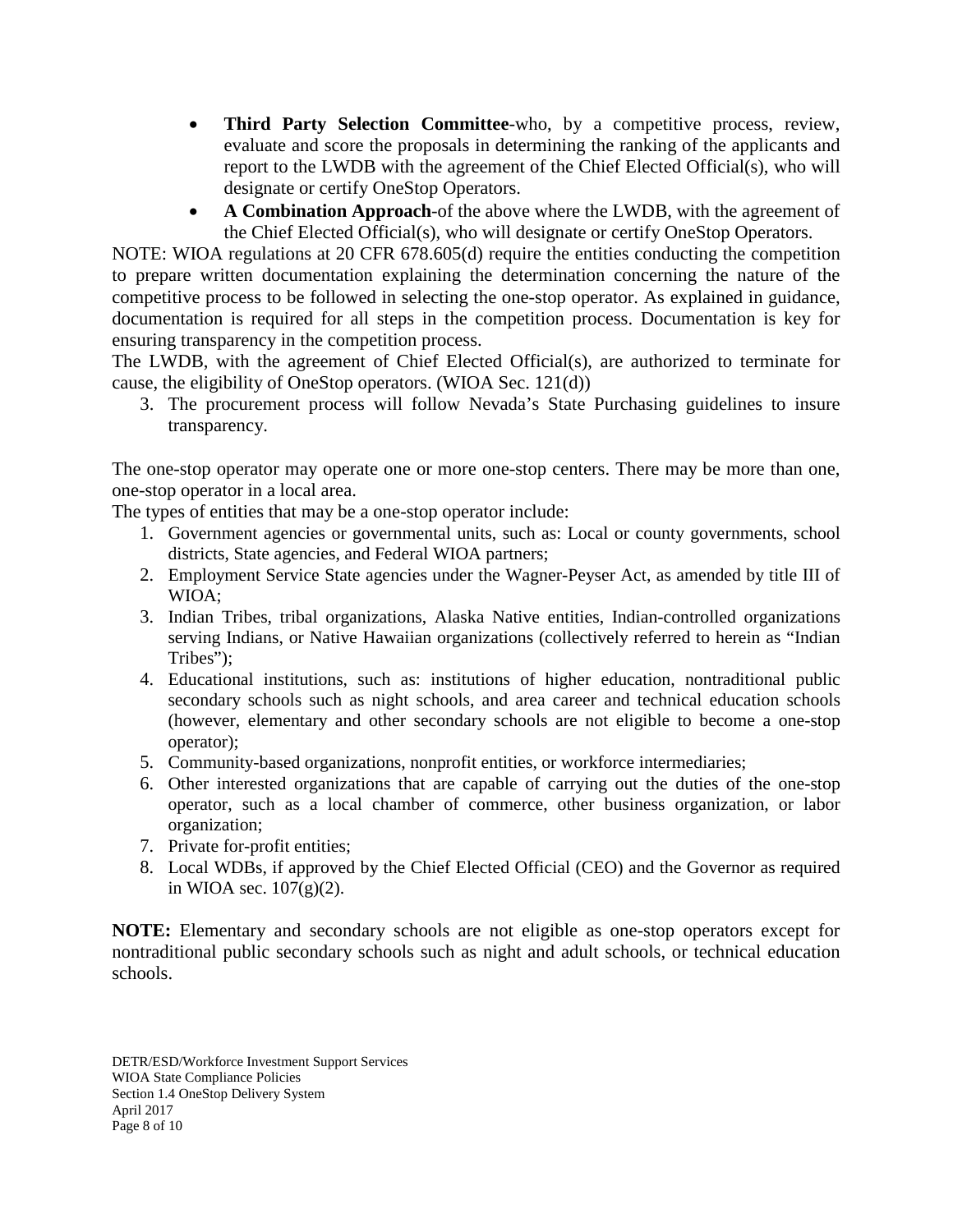The state and local workforce development boards must insure that, in carrying out WIOA programs and activities, one-stop operators:

- 1. Disclose any potential conflict of interest (20 CFR §679.430);
- 2. Do not establish practices that create disincentives to providing services to individuals with barriers to employment who may require longer-term career and training services;
- 3. The one-stop operator, will avoid "less than arms-length" relationships with business, financial, or political ties with any member of the local workforce development board or its staff, or the local elected officials consortium, or any employee of a mandatory core program located within the one-stop center; and,
- 4. Comply with federal and state regulations and procurement policies, including 20 CFR §683.295, 2 CFR part 200, Nevada Administrative Code (NAC) 333, and other applicable regulations and policies.

## **One-Stop Certification:**

The state workforce development board, in consultation with the local workforce development board and the chief local elected official(s), will establish objective criteria and procedures for the local workforce development boards to use when certifying one-stop centers (20 CFR§678.800).

As provided in the Workforce Innovation and Opportunity Act of 2014 (WIOA), the establishment and certification of one-stop centers and the one-stop delivery system consist of a two-step process:

- Local: Consistent with an approved state plan, a WIOA-compliant local workforce development board for a local area, with the agreement of the chief elected official for the local area, shall develop, designate, certify, and provide oversight with respect to the onestop delivery system in the local area.
- State: The state workforce development board, in consultation with chief elected local officials and the local workforce development board, shall establish objective criteria and procedures for use by local workforce development boards in assessing at least once every three years the effectiveness, physical and programmatic accessibility, and continuous improvement of one-stop centers and the one-stop delivery system, consistent with the requirements of section  $101(d)(6)$ .

The on-site review is an essential component for certification of existing one-stop centers prior to the enactment of WIOA, in addition to the recertification one-stop centers. The on-site review provides the local workforce development boards and core partners of the workforce development system the opportunity to validate information provided in a one-stop operator's certification application, and to make inquiries that may arise post-review of the written material.

Conversely, one-stop operators are provided with additional opportunities to supply information, clarify specific points, or ask questions that they may have about the local workforce development board and/or core partners' expectations. Combined with the written application, the on-site review provides the local workforce development board and core partners with additional insight as to a one-stop operator's readiness for certification.

DETR/ESD/Workforce Investment Support Services WIOA State Compliance Policies Section 1.4 OneStop Delivery System April 2017 Page 9 of 10